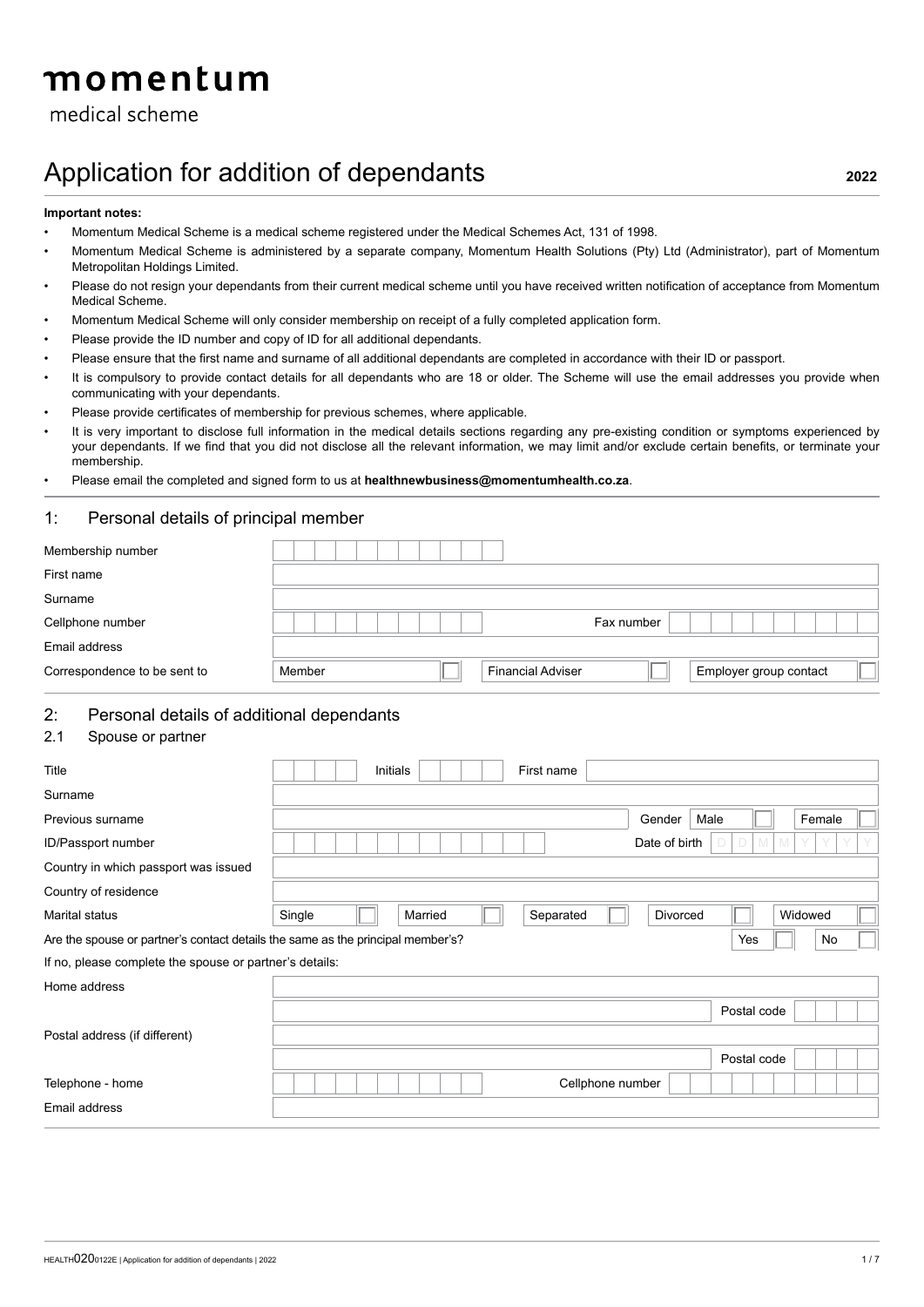## 2: Personal details of additional dependants (continued)

## 2.2 Dependants

# **Dependant 1** First name Surname ID/Passport number **General Community ID**  $\begin{bmatrix} 1 & 1 & 1 \\ 1 & 1 & 1 \\ 1 & 1 & 1 \end{bmatrix}$  (Gender Male  $\begin{bmatrix} 1 & 1 & 1 \\ 1 & 1 & 1 \\ 1 & 1 & 1 \end{bmatrix}$  Gender Male Country in which passport was issued Date of birth Date of birth Date of birth Date of birth D Date of birth D M  $\overline{D}$  Date of birth D  $\overline{D}$  D  $\overline{D}$  D  $\overline{D}$  D  $\overline{D}$  D  $\overline{D}$  D  $\overline{D}$  D  $\overline{D}$  D  $\overline{D}$ It is compulsory to provide contact details if the dependant is 18 or older. Are the dependant's contact details the same as the principal member's?  $\overline{\phantom{a}}$  Yes No If no, please complete the dependant's details: Home address Postal code Postal address (if different) Postal code Cellphone number Email address Relationship to principal member Is the dependant financially dependent on principal member?  $\overline{\phantom{a}}$  Yes  $\overline{\phantom{a}}$  No  $\overline{\phantom{a}}$  Dependant's monthly income  $\overline{\phantom{a}}$  R **Dependant 2** First name Surname ID/Passport number **General Community Community** Intervention of the Unit of the Gender Male **Community Community** Country in which passport was issued Date of birth D D M M Y Y Y Y It is compulsory to provide contact details if the dependant is 18 or older. Are the dependant's contact details the same as the principal member's?  $\begin{array}{ccc} \hline \end{array}$  Yes  $\begin{array}{ccc} \hline \end{array}$  No If no, please complete the dependant's details: Home address Postal code Postal address (if different) Postal code Cellphone number Email address Relationship to principal member Is the dependant financially dependent on principal member?  $\overline{\phantom{a}}$  Yes  $\overline{\phantom{a}}$  No Dependant's monthly income R **Dependant 3** First name Surname ID/Passport number Gender Male Female Country in which passport was issued Date of birth Date of birth Date of birth Date of birth D Date of birth D M  $\Box$ It is compulsory to provide contact details if the dependant is 18 or older. Are the dependant's contact details the same as the principal member's?  $\overline{Y}$   $\overline{Y}$   $\overline{Y}$   $\overline{Y}$   $\overline{Y}$   $\overline{Y}$   $\overline{Y}$   $\overline{Y}$   $\overline{Y}$   $\overline{Y}$   $\overline{Y}$   $\overline{Y}$   $\overline{Y}$   $\overline{Y}$   $\overline{Y}$   $\overline{Y}$   $\overline{$ If no, please complete the dependant's details: Home address Postal code Postal address (if different) Postal code Cellphone number Email address Relationship to principal member Is the dependant financially dependent on principal member?  $\triangleright$  Yes  $\Vert \Box \Vert$  No  $\Vert \Vert$  Dependant's monthly income R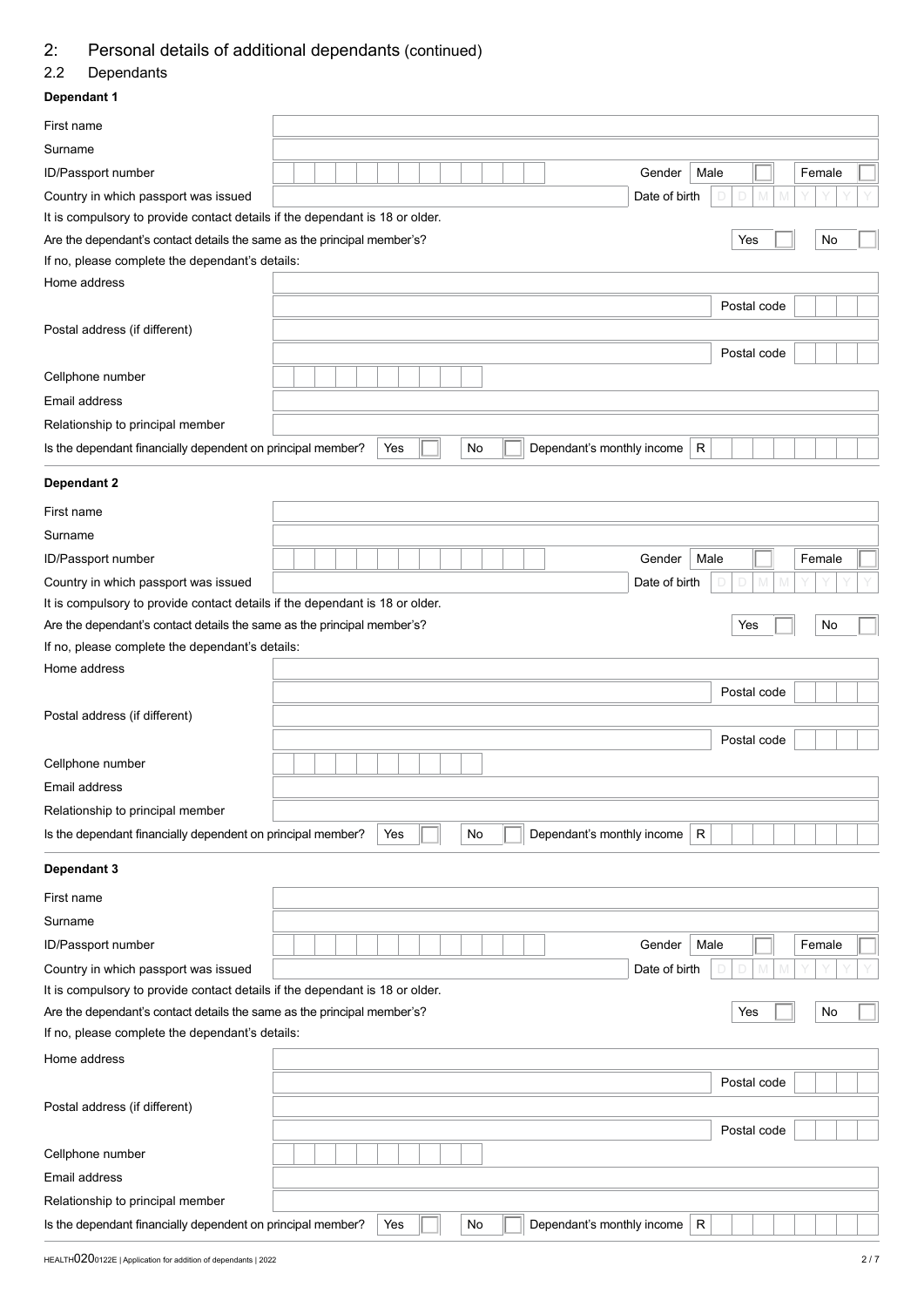## 2: Personal details (continued)

## 2.2 Dependants (continued)

## **Dependant 4**

| First name                                                                   |     |     |                            |               |             |        |  |
|------------------------------------------------------------------------------|-----|-----|----------------------------|---------------|-------------|--------|--|
| Surname                                                                      |     |     |                            |               |             |        |  |
| <b>ID/Passport number</b>                                                    |     |     |                            | Gender        | Male        | Female |  |
| Country in which passport was issued                                         |     |     |                            | Date of birth | M           |        |  |
| It is compulsory to provide contact details if the dependant is 18 or older. |     |     |                            |               |             |        |  |
| Are the dependant's contact details the same as the principal member's?      |     |     |                            |               | Yes         | No     |  |
| If no, please complete the dependant's details:                              |     |     |                            |               |             |        |  |
| Home address                                                                 |     |     |                            |               |             |        |  |
|                                                                              |     |     |                            |               | Postal code |        |  |
| Postal address (if different)                                                |     |     |                            |               |             |        |  |
|                                                                              |     |     |                            |               | Postal code |        |  |
| Cellphone number                                                             |     |     |                            |               |             |        |  |
| Email address                                                                |     |     |                            |               |             |        |  |
| Relationship to principal member                                             |     |     |                            |               |             |        |  |
| Is the dependant financially dependent on principal member?                  | Yes | No. | Dependant's monthly income |               | R           |        |  |

## 3: Previous medical scheme information

**List each medical scheme that your dependants have been a member of (note that only medical schemes registered in South Africa apply). This information needs to be supplied for all dependants applying for membership. If more space is required, please include additional pages. Please provide certificates of membership for previous schemes.**

| Name of dependant                                                                                      | Name of scheme                              | <b>Membership number</b> | Date joined yy/mm/dd | Date terminated yy/mm/dd<br>or current |
|--------------------------------------------------------------------------------------------------------|---------------------------------------------|--------------------------|----------------------|----------------------------------------|
|                                                                                                        |                                             |                          |                      |                                        |
|                                                                                                        |                                             |                          |                      |                                        |
|                                                                                                        |                                             |                          |                      |                                        |
|                                                                                                        |                                             |                          |                      |                                        |
|                                                                                                        |                                             |                          |                      |                                        |
| الأسمريوم وجه واسترابا ورويم والمتماس والمسامي المستمر والمستحد والمستحدث والمستحدث والملحام والمستقار | $\overline{a}$<br><b>Alla</b><br>$\sqrt{2}$ |                          |                      |                                        |

Are the details completed above the same for all dependants applying for cover? Note No. No. No. No. No. No. No

If no, please provide details in the space above.

| Have your dependants been forced to change their medical scheme due to no longer being eligible to remain on their current $Yes$ |  |  |
|----------------------------------------------------------------------------------------------------------------------------------|--|--|
| scheme?                                                                                                                          |  |  |

If yes, please include a certificate of membership from their current scheme, along with proof of the forced move (such as copy of resignation letter).

#### 4: Medical details

#### **Please make sure that you have completed Section 3 before completing this section.**

#### Doctor/s consulted in the past 12 months

If your family has consulted a doctor in the past 12 months, please list all doctors that you consulted.

| Name and surname |                                               |
|------------------|-----------------------------------------------|
| Telephone - work | How long has he/she been your doctor (years)? |
| Name and surname |                                               |
| Telephone - work | How long has he/she been your doctor (years)? |
| Name and surname |                                               |
| Telephone - work | How long has he/she been your doctor (years)? |

#### **Dependants living with HIV/Aids**

If you would prefer not to disclose the nature of your dependants HIV-status due to confidentiality, you may wait until you have received confirmation that they have been added to your membership. On receipt of confirmation, you have 14 working days to contact LifeSense Disease Management on 0860 50 60 80 in order to notify us that your dependants are living with HIV/Aids, failing which your membership may be terminated for nondisclosure. This information will be kept confidential.

Tick here to indicate that you have read the disclaimer, and that the same information has been shared with all your dependants included on the application form.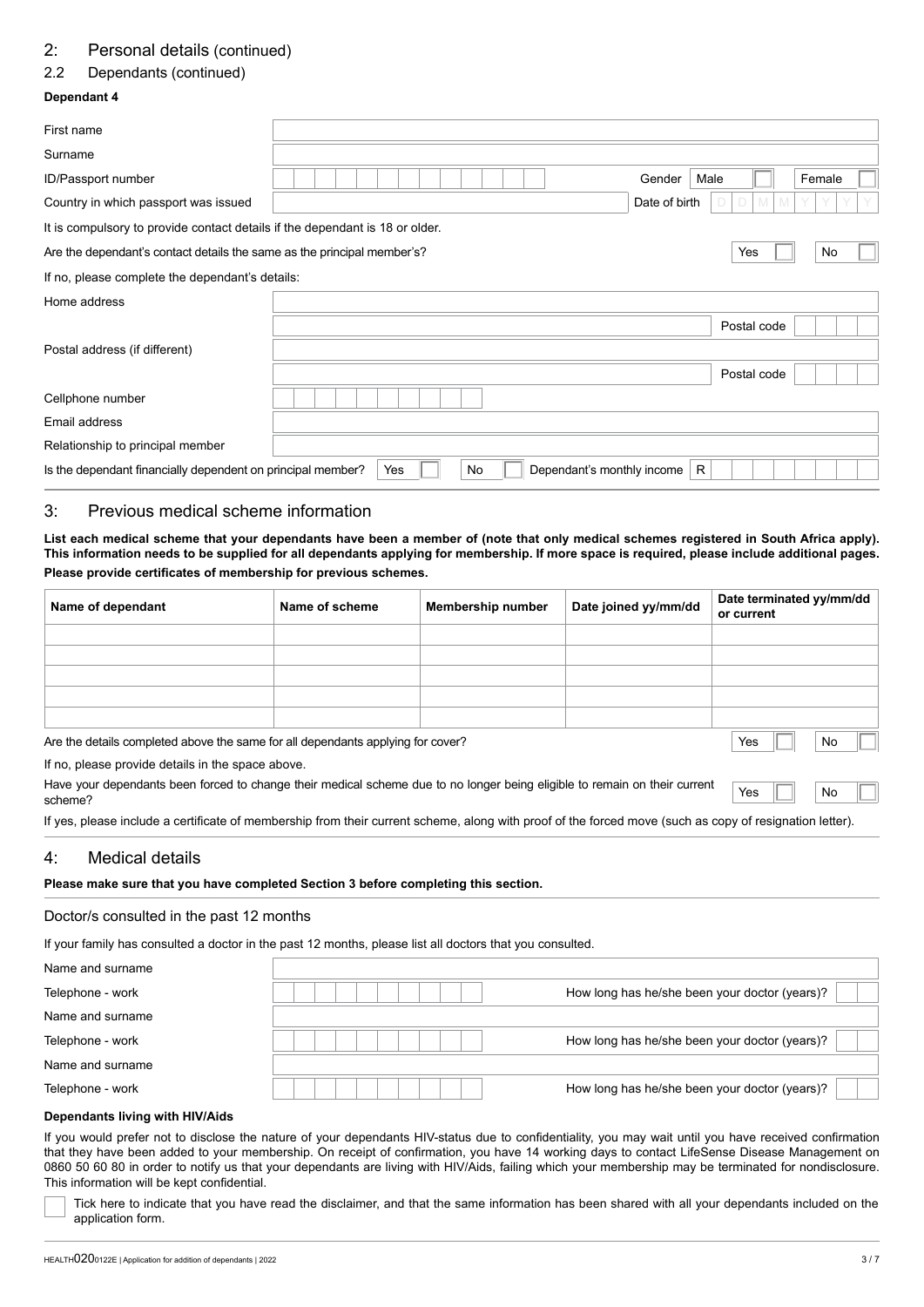## 4: Medical details

#### 4.1

Complete this section if your dependants have been a member of a medical scheme registered in South Africa for at least 24-months and less than 90 days have passed since their resignation from that scheme. If not, please complete Section 4.2.

**It is very important to disclose full information regarding any pre-existing medical conditions or symptoms experienced by your dependants. If authorisation for any benefits is requested within the first 12 months of membership, we may request a full medical history from their treating doctors. If we find that you did not disclose all the relevant information, we may limit and/or exclude certain benefits, or terminate your membership.**

In the last 12 months, have your dependants had any of the following:

- 4.1.1 Are your dependants currently taking ongoing medication or reasonably expecting to take medication for any condition **Yes No**<br>in the next 12 months?
- 4.1.2 Have your dependants had an operation or admission to any hospital in the last 12 months?
- 4.1.3 Are your dependants awaiting or planning an operation or admission to any hospital (including current pregnancy) for **Yes No**<br>treatment in the next 12 months?
- 4.1.4 Is there any other condition or symptom, which is not detailed in any other question, for which medical advice, diagnosis, care or treatment has already been recommended or received by your dependants, or that could potentially result in a medical claim within the next 12 months?

All questions must be answered with a 'Yes or 'No'. If 'Yes' to any question, please provide full details below. If more space is required please include additional pages.

| Name of dependant | Condition and date diagnosed | Name of medication | Currently<br>on treatment? | Last treatment/<br>symptoms date | Attending doctor |
|-------------------|------------------------------|--------------------|----------------------------|----------------------------------|------------------|
|                   |                              |                    |                            |                                  |                  |
|                   |                              |                    |                            |                                  |                  |
|                   |                              |                    |                            |                                  |                  |
|                   |                              |                    |                            |                                  |                  |
|                   |                              |                    |                            |                                  |                  |

#### 4.2

Complete Section 4.2 if:

- your dependants have not been a member of a medical scheme registered in South Africa for more than 90 days; or
- your dependants have been a member of a medical scheme registered in South Africa for less than 24-months and less than 90 days have passed since their resignation from that scheme.

**It is very important to disclose full information regarding any pre-existing medical conditions or symptoms experienced by your dependants. If authorisation for any benefits is requested within the first 12 months of membership, we may request a full medical history from their treating doctors. If we find that you did not disclose all the relevant information, we may limit and/or exclude certain benefits, or terminate your membership.**

All questions must be answered with a 'Yes' or 'No'. If 'Yes' to any questions, please provide full details. If more space is required, please include additional pages.

In the last 12 months, have your dependants had any of the following:

#### 4.2.1 **Disorders or problems with the heart or cardiovascular system.** E.g. heart murmur, high blood pressure, raised cholesterol, shortness of breath, palpitations, chest pain, angina pectoris or heart attack?

| Name of dependant | Condition and date diagnosed | Name of medication | Currently<br>on treatment? | Last treatment/<br>symptoms date | Attending doctor |
|-------------------|------------------------------|--------------------|----------------------------|----------------------------------|------------------|
|                   |                              |                    |                            |                                  |                  |
|                   |                              |                    |                            |                                  |                  |

#### 4.2.2 **Respiratory or lung trouble.** E.g. tuberculosis, asthma, persistent cough or other breathing problems, emphysema, coughing up blood, cystic fibrosis, upper respiratory tract infection, sinusitis or allergic rhinitis? Yes Yes No

| Name of dependant | Condition and date diagnosed | Name of medication | Currently<br>on treatment? | Last treatment/<br>symptoms date | Attending doctor |
|-------------------|------------------------------|--------------------|----------------------------|----------------------------------|------------------|
|                   |                              |                    |                            |                                  |                  |
|                   |                              |                    |                            |                                  |                  |

4.2.3 **Disorders of the digestive system, stomach, gall bladder, pancreas or liver.** E.g. constipation, reflux, abdominal pains, gastric or duodenal ulcer, heartburn, hiatus hernia, rectal bleeding, Crohn's disease, ulcerative colitis, irritable bowel syndrome, hepatitis, cirrhosis, liver failure, or have you ever had a gastroscopy, colonoscopy, or other special examinations?

| Name of dependant | Condition and date diagnosed | <sup>1</sup> Name of medication | Currently<br>on treatment? | Last treatment/<br>symptoms date | Attending doctor |
|-------------------|------------------------------|---------------------------------|----------------------------|----------------------------------|------------------|
|                   |                              |                                 |                            |                                  |                  |
|                   |                              |                                 |                            |                                  |                  |

#### 4.2.4 **Disease or disorders of the kidneys, bladder or reproductive organs.** E.g. urinary tract infections, abnormal urine tests, kidney stones, nephritis, prostatitis, abnormal prostate-specific antigen (PSA), bladder infections, or sexually transmitted disease? disease? Yes No

| Name of dependant | Condition and date diagnosed | Name of medication | Currently<br>on treatment? | Last treatment/<br>symptoms date | Attending doctor |
|-------------------|------------------------------|--------------------|----------------------------|----------------------------------|------------------|
|                   |                              |                    |                            |                                  |                  |
|                   |                              |                    |                            |                                  |                  |

| Yes | No |  |
|-----|----|--|
| Yes | No |  |
| Yes | No |  |
|     |    |  |
| Yes | No |  |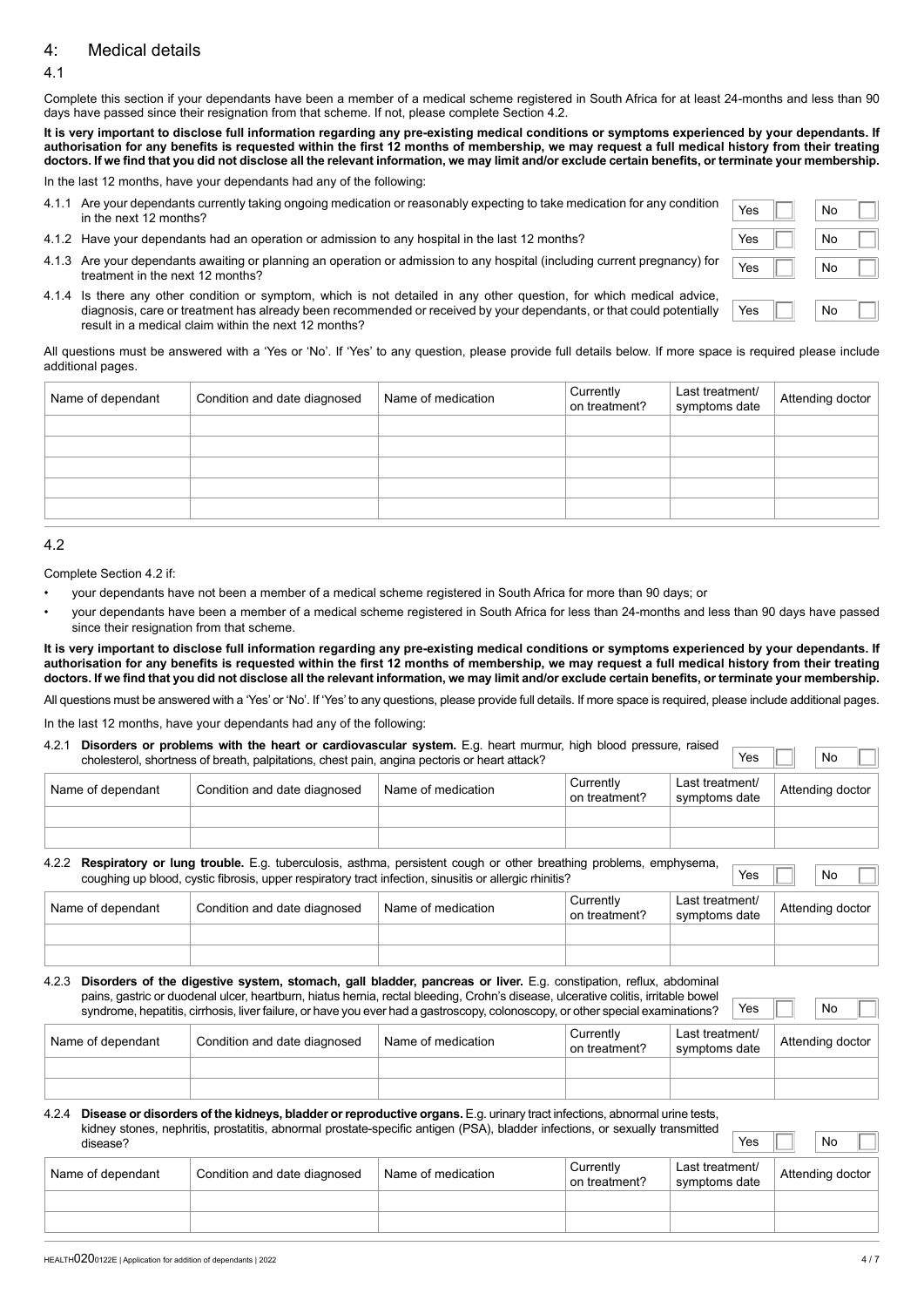## 4: Medical details (continued)

## 4.2 (continued)

# 4.2.5 **Disorders of the nervous system or brain.** E.g. seizures, epilepsy, stroke, multiple sclerosis, migraine, headaches, paralysis, Parkinson's disease, or have any of your dependants had or been advised to have a specialised scan, e.g. MRI, **WARI, A. T. 1999, I. T. 1999, I. I. 1999**<br>CT or PET scan?

| CT or PET scan?                    | paralysis, Parkinson's uisease, or nave any or your dependants nad or been advised to nave a specialised scan, e.g. MKH,                                                                                                                        |                    |                            |                                  | Yes |                  | No                     |  |
|------------------------------------|-------------------------------------------------------------------------------------------------------------------------------------------------------------------------------------------------------------------------------------------------|--------------------|----------------------------|----------------------------------|-----|------------------|------------------------|--|
| Name of dependant                  | Condition and date diagnosed                                                                                                                                                                                                                    | Name of medication | Currently<br>on treatment? | Last treatment/<br>symptoms date |     | Attending doctor |                        |  |
|                                    |                                                                                                                                                                                                                                                 |                    |                            |                                  |     |                  |                        |  |
|                                    | 4.2.6 Mental disorders. E.g. depression, anxiety, panic attacks, schizophrenia, eating disorders, ADHD, stress, post-traumatic<br>stress disorder, drug abuse or alcohol abuse?                                                                 |                    |                            |                                  | Yes |                  | No                     |  |
| Name of dependant                  | Condition and date diagnosed                                                                                                                                                                                                                    | Name of medication | Currently<br>on treatment? | Last treatment/<br>symptoms date |     | Attending doctor |                        |  |
|                                    |                                                                                                                                                                                                                                                 |                    |                            |                                  |     |                  |                        |  |
| 4.2.7                              | Ear, nose, throat or eye disorders. E.g. defective vision, cataracts, glaucoma, retinitis, disorders of the cornea, hearing<br>loss, ear discharge, earache, ear infection (otitis media), tonsillitis, adenoiditis or allergies?               |                    |                            |                                  | Yes |                  | No                     |  |
| Name of dependant                  | Condition and date diagnosed                                                                                                                                                                                                                    | Name of medication | Currently<br>on treatment? | Last treatment/<br>symptoms date |     | Attending doctor |                        |  |
|                                    |                                                                                                                                                                                                                                                 |                    |                            |                                  |     |                  |                        |  |
| 4.2.8                              | Disorders or diseases of the skin, muscles, bones, joints, limbs or spine. E.g. any skin rash, arthritis, gout, fibromyalgia,<br>any back/neck/hip/knee or other joint problems or replacements, multiple sclerosis, acne, eczema or psoriasis? |                    |                            |                                  | Yes |                  | No                     |  |
| Name of dependant                  | Condition and date diagnosed                                                                                                                                                                                                                    | Name of medication | Currently<br>on treatment? | Last treatment/<br>symptoms date |     | Attending doctor |                        |  |
|                                    |                                                                                                                                                                                                                                                 |                    |                            |                                  |     |                  |                        |  |
|                                    | 4.2.9 Diabetes, sugar in urine, thyroid or other glandular or blood disorders. Eg anaemia, bleeding disorders, growth<br>disorder, Cushing's disease or Addison's disease?                                                                      |                    |                            |                                  | Yes |                  | No                     |  |
| Name of dependant                  | Condition and date diagnosed                                                                                                                                                                                                                    | Name of medication | Currently<br>on treatment? | Last treatment/<br>symptoms date |     |                  | Attending doctor       |  |
| or malignant.<br>Name of dependant | 4.2.10 Cancer, a growth or tumour of any kind including moles removed (malignant/benign)? Please specify if these were benign<br>Condition and date diagnosed                                                                                   | Name of medication | Currently                  | Last treatment/                  | Yes |                  | No<br>Attending doctor |  |
|                                    |                                                                                                                                                                                                                                                 |                    | on treatment?              | symptoms date                    |     |                  |                        |  |
|                                    | 4.2.11 Are any of your dependants currently undergoing, or anticipating any specialised dental/maxillo facial treatment?                                                                                                                        |                    |                            |                                  | Yes |                  | $\vert$ No             |  |
| Name of dependant                  | Condition and date diagnosed                                                                                                                                                                                                                    | Name of medication | Currently<br>on treatment? | Last treatment/<br>symptoms date |     | Attending doctor |                        |  |
|                                    |                                                                                                                                                                                                                                                 |                    |                            |                                  |     |                  |                        |  |
|                                    | 4.2.12 Are any of your dependants taking ongoing medication for any condition not listed in any other question?                                                                                                                                 |                    |                            |                                  | Yes |                  | No                     |  |
| Name of dependant                  | Condition and date diagnosed                                                                                                                                                                                                                    | Name of medication | Currently<br>on treatment? | Last treatment/<br>symptoms date |     |                  | Attending doctor       |  |
|                                    | 4.2.13 Have any of your dependants had an operation or admission to any hospital (including for injuries sustained in an accident<br>or motor vehicle accident) in the last 12 months?                                                          |                    |                            |                                  | Yes |                  | No                     |  |
| Name of dependant                  | Condition and date diagnosed                                                                                                                                                                                                                    | Name of medication | Currently<br>on treatment? | Last treatment/<br>symptoms date |     | Attending doctor |                        |  |
|                                    |                                                                                                                                                                                                                                                 |                    |                            |                                  |     |                  |                        |  |
|                                    | 4.2.14 Are any of your dependants awaiting or planning an operation or admission to any hospital in the next 12 months?                                                                                                                         |                    |                            |                                  | Yes |                  | No                     |  |
| Name of dependant                  | Condition and date diagnosed                                                                                                                                                                                                                    | Name of medication | Currently<br>on treatment? | Last treatment/<br>symptoms date |     |                  | Attending doctor       |  |
|                                    |                                                                                                                                                                                                                                                 |                    |                            |                                  |     |                  |                        |  |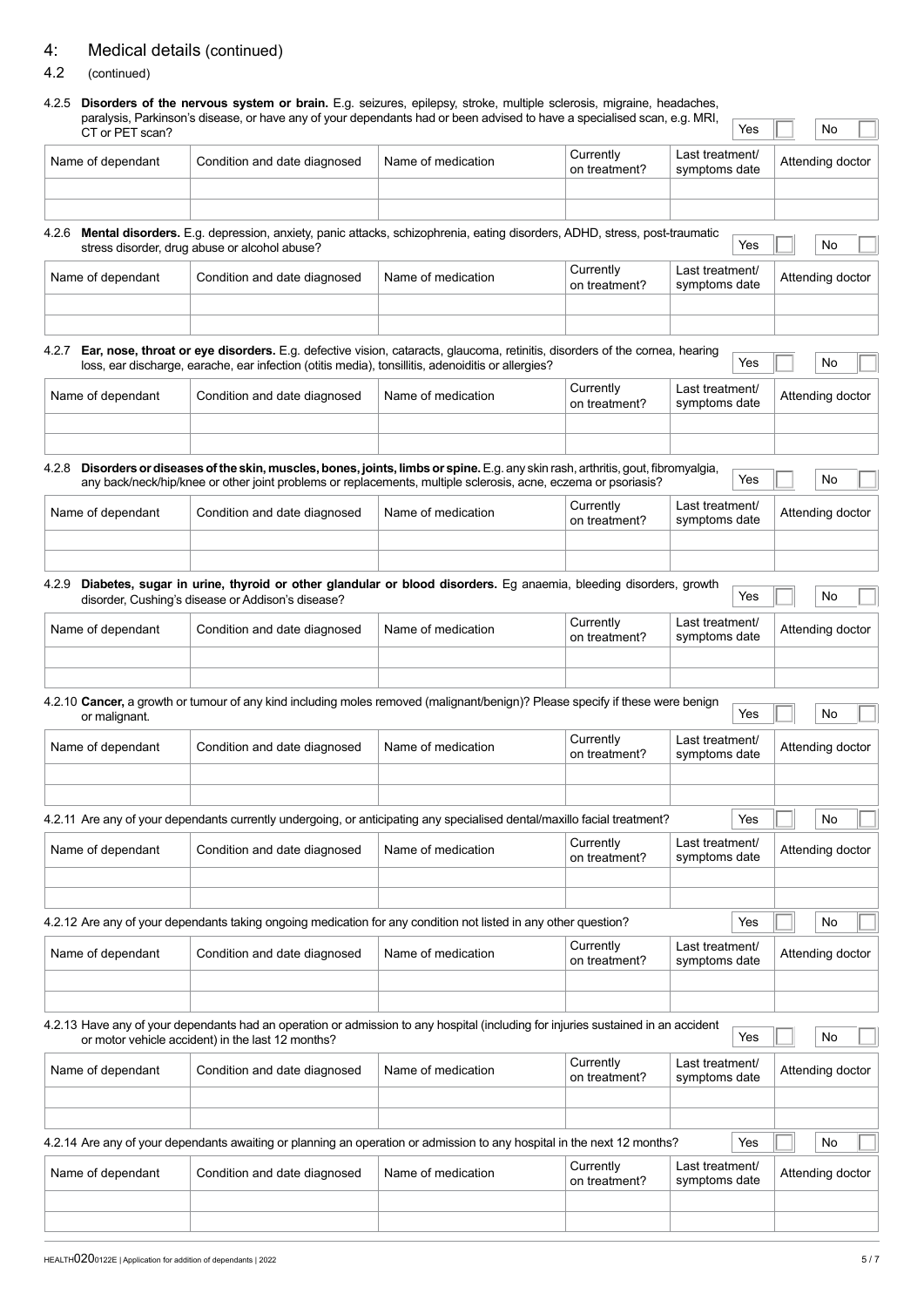## 4: Medical details (continued)

#### 4.2 (continued)

4.2.15 Is there any other condition or symptom, which is not detailed in any other question, for which medical advice, diagnosis, care or treatment has already been recommended or received by your dependants, or that could potentially result in a medical claim within the next 12 months?<br>medical claim within the next 12 months?

| Name of dependant | Condition and date diagnosed | Name of medication | Currently<br>on treatment? | Last treatment/<br>symptoms date | Attending doctor |  |
|-------------------|------------------------------|--------------------|----------------------------|----------------------------------|------------------|--|
|                   |                              |                    |                            |                                  |                  |  |
|                   |                              |                    |                            |                                  |                  |  |

#### **Questions 4.2.16 to 4.2.17 apply to female applicants**

4.2.16 Have any of your dependants had any of the following symptoms or conditions: abnormal pap smears or mammograms, excessive/abnormal bleeding, pelvic pains, endometriosis, ovarian cysts, fibroids, infertility, disorders of the cervix, recently missed or irregular menstrual cycles or do any of your dependants suspect that they may be pregnant?

| Name of dependant                                     | Condition and date diagnosed | Name of medication | Currently<br>on treatment? | Last treatment/<br>symptoms date | Attending doctor |
|-------------------------------------------------------|------------------------------|--------------------|----------------------------|----------------------------------|------------------|
|                                                       |                              |                    |                            |                                  |                  |
|                                                       |                              |                    |                            |                                  |                  |
| 4.2.17 Are any of your dependants currently pregnant? |                              |                    |                            |                                  | <b>No</b>        |

#### 5: Terms and conditions

- 1. I apply for my dependants to join Momentum Medical Scheme (the Scheme) administered by Momentum Health Solutions (Pty) Ltd (Administrator) and agree to familiarise myself with, and be bound by, the Rules of the Scheme (the Rules) if my application to add my dependants to my membership is accepted. I understand that I may request to inspect the Rules and that, in the event of a dispute, the Rules will be decisive.
- 2. I acknowledge that if my dependants and I do not disclose all the information that is relevant to the assessment of this application, it will make any contracts to which this application relates null and void. The Scheme may, at its discretion, recover any amounts paid to me or any service provider on my behalf.
- 3. I will notify the Scheme of any changes that take place, in any circumstances on which the Scheme based its assessment of its risk (including my dependants' health status), after the date of this application form and prior to my joining date. I acknowledge that failure to do so will result in the termination of my contract with the Scheme. In such event, the Scheme will have the right to reclaim any amounts that it may have paid to me or any person on my, or my dependants' behalf, under such contract.
- 4. I understand that this application form is valid for 30 days only from the date of signature.
- 5. I am aware that this application must be accompanied by proof of identification for my dependants in order for the application to be assessed.
- 6. It is my responsibility alone (as a member) to make sure that the Scheme receives the monthly contributions as well as any other amounts I owe to the Scheme.
	- Non-receipt of contributions will result in suspension of medical scheme benefits for my entire contract. This suspension will last until I have paid all outstanding contributions.
		- I understand that whilst my contract is suspended, the Scheme will not honour any claims related to services rendered for the period that the membership is suspended.
		- I understand that I will remain fully liable to pay contributions for the period of suspension.
	- Non-payment of more than one month's contribution will result in termination of my membership of the Scheme.
	- Failure to pay any debt due to the Scheme will result in suspension and eventually termination of membership and handover to a third party for debt collection.
- 7. If the employer is responsible to pay my medical scheme contributions, I authorise and instruct my employer to:
	- deduct from my remuneration (and any other sums due to me) any amounts that I may owe to the Scheme from time to time; and
	- pay such amounts to the Scheme.

I also authorise and instruct any person (such as my employer, a pension fund or provident fund) who holds funds for my benefit after I cease employment, to pay and continue to pay the amounts referred to in the first sentence of this clause to the Scheme as and when it is due. Furthermore, I understand that I will be liable for any legal costs that may be incurred by any party in the recovery of any amount that I owe to the Scheme.

- 8. I will pay all sums that I owe to the Scheme on demand. Failure to pay any debt due to the Scheme will result in suspension and eventually termination of membership and handover to a third party for debt collection. Refer to point 6.
- 9. I realise that I must submit evidence of my dependants' health to the Scheme and that the Scheme may limit or exclude benefits for any particular ailment, disease, disorder, condition or disability that existed for a period of up to twelve (12) months prior to my application to join the Scheme.
- 10. I acknowledge that the Scheme has the right to apply a three-month general waiting period, a twelve-month exclusion on a pre-existing condition, and/or Late-joiner contribution penalty, where applicable.
- 11. I will notify the Scheme if any of my dependants are living with HIV/Aids within 14 days of activation of membership (See section 4, on pg 3).
- 12. I will notify the Scheme should any of my dependants require hospitalisation for a non-emergency event at least 48 hours before the event. I acknowledge that failure to do so will result in a co-payment being applied as contained in the Scheme Rules.
- 13. I undertake to give a calendar month's notice should I wish to terminate my membership and/or terminate the membership of my dependants.
- 14. I undertake to obtain the necessary consents from any of my dependants to whom these conditions may apply and hereby indemnify the Scheme and/or Administrator against any claim which may arise as a result of my failure to do so.
- 15. Words used in this application have the meaning that the Rules give them.